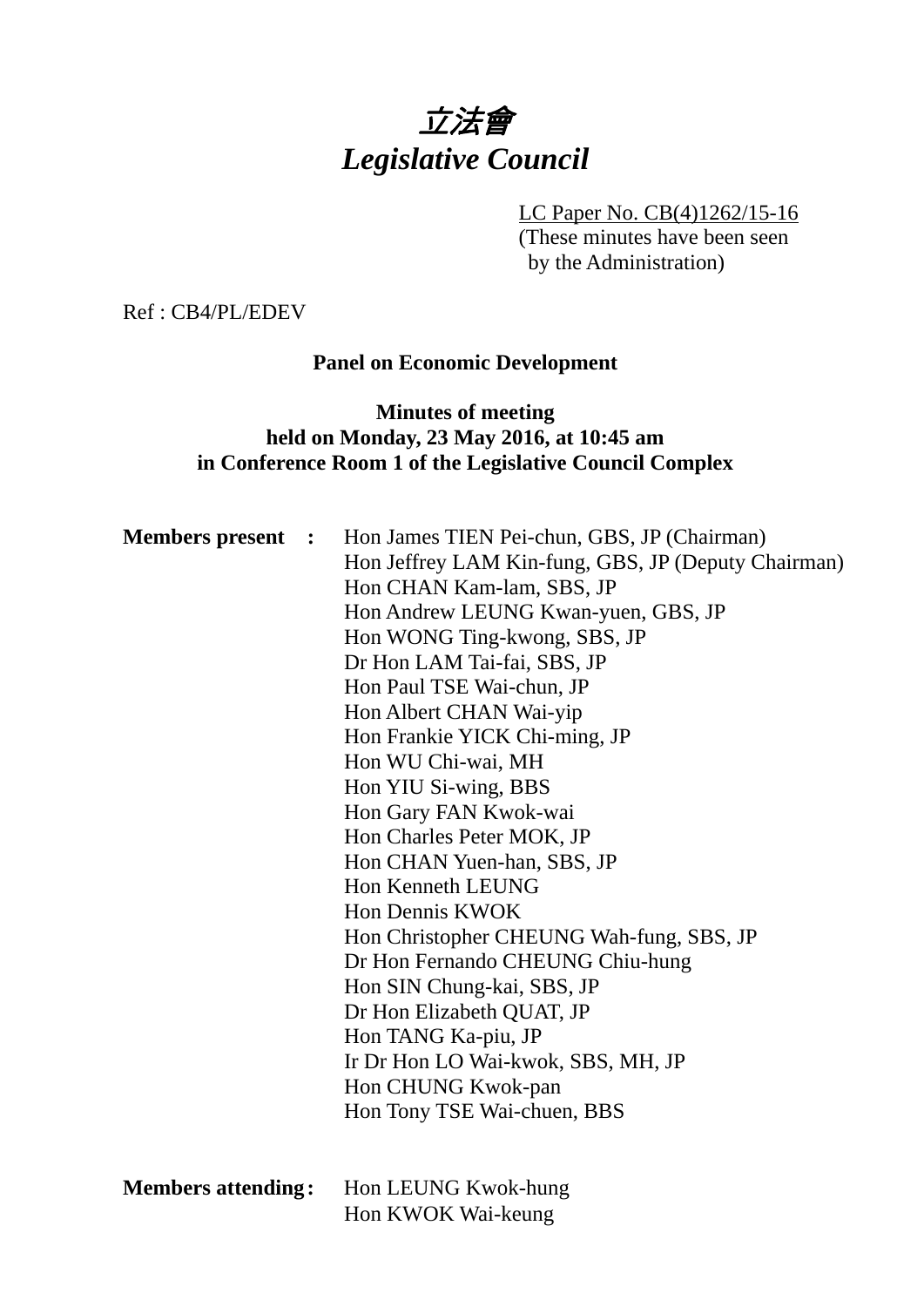|                                     |                | <b>Members absent : Dr Hon LEUNG Ka-lau</b><br>Hon Steven HO Chun-yin, BBS                                 |  |
|-------------------------------------|----------------|------------------------------------------------------------------------------------------------------------|--|
| <b>Public Officers</b><br>attending | $\ddot{\cdot}$ | Agenda item IV                                                                                             |  |
|                                     |                | <b>Commerce and Economic Development Bureau</b>                                                            |  |
|                                     |                | Mrs Alice CHEUNG, JP<br>Deputy Secretary for Commerce and Economic<br>Development (Commerce and Industry)3 |  |
|                                     |                | <b>Customs and Excise Department</b>                                                                       |  |
|                                     |                | Mr Roy TANG, JP<br><b>Commissioner of Customs and Excise</b>                                               |  |
|                                     |                | Mr LAM Po-chuen<br><b>Head of Trade Controls</b>                                                           |  |
|                                     |                | Ms Louise HO<br>Assistant Commissioner<br>(Intelligence)<br>and<br>Investigation)                          |  |
|                                     |                | <b>Office of the Communications Authority</b>                                                              |  |
|                                     |                | Miss Elaine HUI<br><b>Assistant Director (Market and Competition)</b>                                      |  |
|                                     |                | Mr Kingsley YEUNG<br>Head, Market and Competition 2                                                        |  |
| <b>Clerk in attendance:</b>         |                | Ms Shirley CHAN<br>Chief Council Secretary (4)5                                                            |  |
| <b>Staff in attendance:</b>         |                | Ms Shirley TAM<br>Senior Council Secretary (4)5                                                            |  |
|                                     |                | Ms Lauren LI<br>Council Secretary (4)5                                                                     |  |
|                                     |                | Ms Zoe TONG<br>Legislative Assistant (4)5                                                                  |  |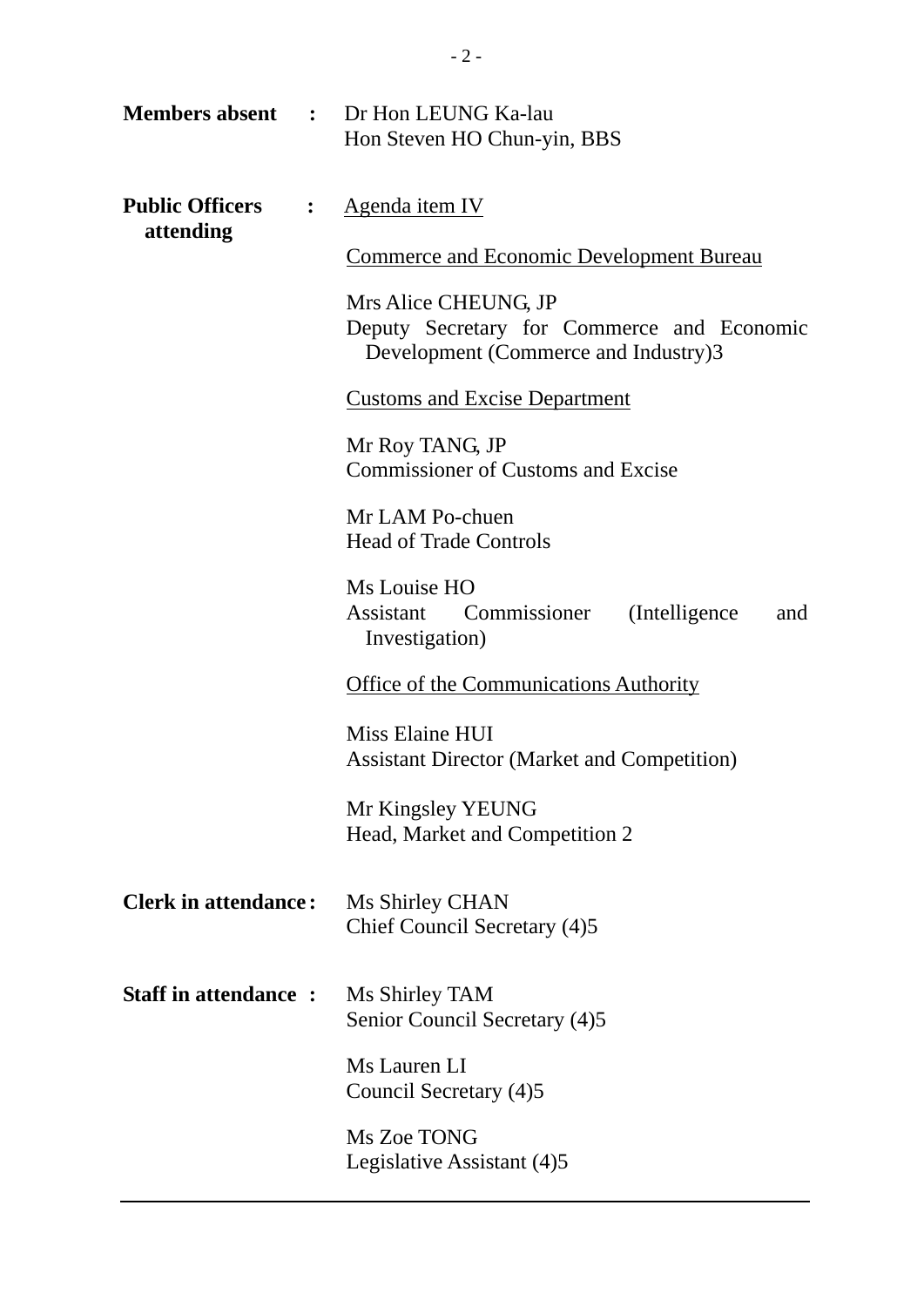# **I. Confirmation of minutes of meetings**

| (LC Paper No. $CB(4)995/15-16$ | — Minutes of meeting on |  |  |  |
|--------------------------------|-------------------------|--|--|--|
|                                | 22 February 2016)       |  |  |  |

The minutes of the meeting held on 22 February 2016 were confirmed.

# **II. Information papers issued since the last regular meeting**

| (LC Paper No. $CB(4)882/15-16(01)$ — Letter from Hon<br>No.<br>LC<br>Paper<br>and<br>$CB(4)934/15-16(01)$ | <b>TANG</b><br>Ka-piu dated 13 April 2016 on<br>a media report relating to local<br>oil prices (Chinese version<br>only), and the Administration's<br>response dated 29 April 2016                                                                    |
|-----------------------------------------------------------------------------------------------------------|-------------------------------------------------------------------------------------------------------------------------------------------------------------------------------------------------------------------------------------------------------|
| LC Paper No. $CB(4)920/15-16(01)$                                                                         | — Administration's response to<br>the submission from the Joint<br>Alliance of Public Cargo<br>Working Area dated 24 March<br>2016 on outcome of the review<br>Public Cargo Working<br>on<br>Areas as set out in LC Paper<br>No. $CB(4)802/15-16(01)$ |
| LC Paper No. $CB(4)937/15-16(01)$                                                                         | — Administration's paper<br>on<br>tables and graphs<br>showing<br>the import and retail prices of<br>major oil products from<br>April 2014 to March 2016                                                                                              |
| LC Paper No. CB(4)929/15-16(01)                                                                           | Administration's response to<br>the letter from Hon WONG<br>Yuk-man dated 6 April 2016<br>addressed<br>to the Public<br>Committee<br>Accounts<br>on<br>the new Air Traffic Control<br>System as set out in LC Paper<br>No. $CB(4)859/15-16(01)$       |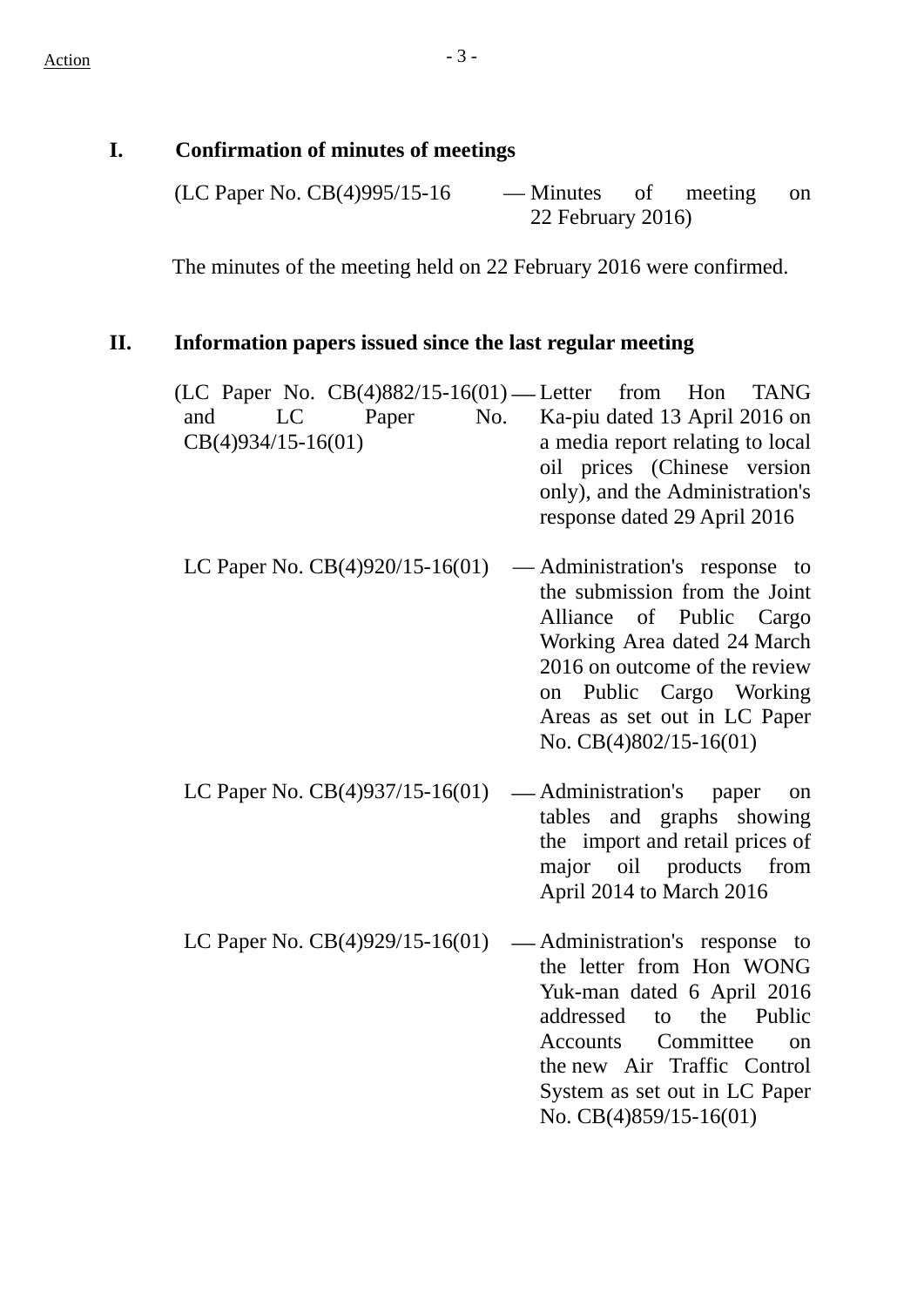- LC Paper No.  $CB(4)999/15-16(01)$  Letter from Hon WONG Yuk-man dated 5 May 2016 addressed to the Public Accounts Committee on the new Air Traffic Control System (Chinese version only)
- LC Paper No.  $CB(4)1014/15-16(01)$  Letter from Hon CHAN Yuen-han dated 19 April 2016 on diversified development of industries in Hong Kong (Chinese version only))
- 2. Members noted the above papers issued since the last regular meeting.

#### **III. Items for discussion at the next meeting**

| $(LC$ Paper No. $CB(4)993/15-16(01)$ — List of outstanding items for | discussion                                                                                                                                                                  |
|----------------------------------------------------------------------|-----------------------------------------------------------------------------------------------------------------------------------------------------------------------------|
| LC Paper No. $CB(4)993/15-16(02)$ — List of follow-up actions        |                                                                                                                                                                             |
|                                                                      | LC Paper No. $CB(4)992/15-16(01)$ — Letter from Hon TANG Ka-piu<br>dated 12 May 2016 on issues<br>relating to domestic liquefied<br>petroleum gas (Chinese version<br>only) |

3. Members agreed to discuss the following items at the next regular meeting scheduled for Monday, 27 June 2016 at 10:45 am –

- (a) Review of fees and charges under the Hong Kong Air Navigation (Fees) Regulations (Cap. 448D) and the Civil Aviation (Aircraft Noise) (Certification) Regulations (Cap. 312A); and
- (b) Prices of domestic liquefied petroleum gas.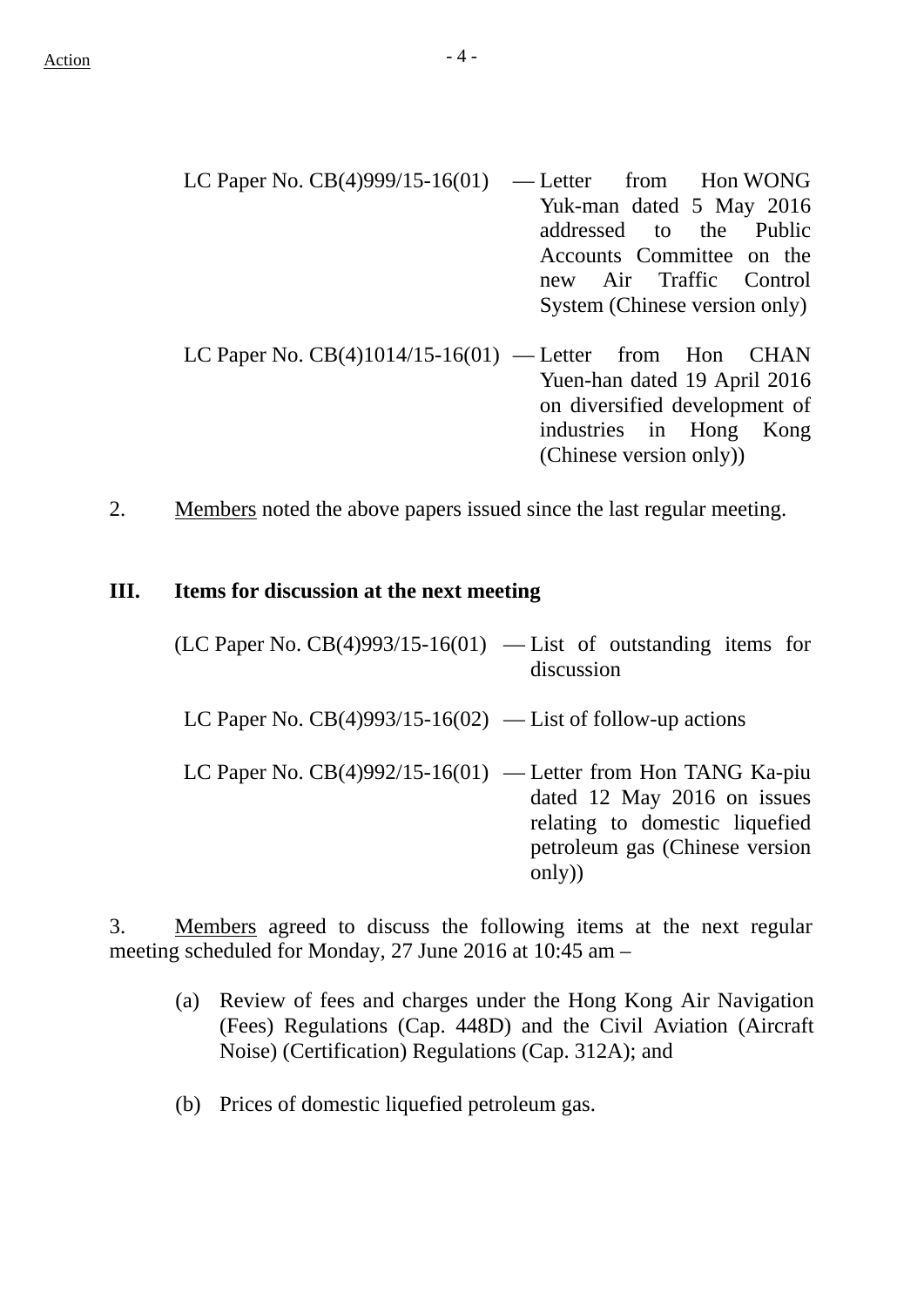## **IV. Implementation of the Trade Descriptions (Unfair Trade Practices) (Amendment) Ordinance 2012**

- $(LC$  Paper No.  $CB(4)993/15-16(03)$  Administration's paper on implementation of the Trade Descriptions (Unfair Trade Practices) (Amendment) Ordinance 2012
- LC Paper No.  $CB(4)993/15-16(04)$  Paper on implementation of the Trade Descriptions (Unfair Trade Practices) (Amendment) Ordinance 2012 prepared by the Legislative Council Secretariat (updated background brief)
- LC Paper No. CB(4)860/15-16(01) Letter from Hon TANG Ka-piu dated 6 April 2016 on provision of a mandatory cooling-off period for consumer contracts involving pre-payment for services (Chinese version only))

### Presentation by the Administration

4. At the invitation of the Chairman, the Commissioner of Customs and Excise ("the Commissioner") briefed members on the latest progress of implementation of the Trade Descriptions (Unfair Trade Practices) (Amendment) Ordinance 2012, including the measures adopted to enforce the Trade Descriptions Ordinance (Cap. 362) ("the Ordinance") and the handling of complaints concerned. Details were set out in the Administration's paper (LC Paper No. CB(4)993/15-16(03)).

#### Discussion

#### *Introducing the provision of cooling-off period*

5. Mr TANG Ka-piu was concerned about the increasing number of complaints relating to the public being misled, deceived or even coerced by staff members of fitness centres into signing contracts for the purchase of services and some cases involved a substantial amount of payment. Some of the victims were housewives, inexperienced young people, and people with intellectual disabilities or ex-mental illnesses who had difficulty in providing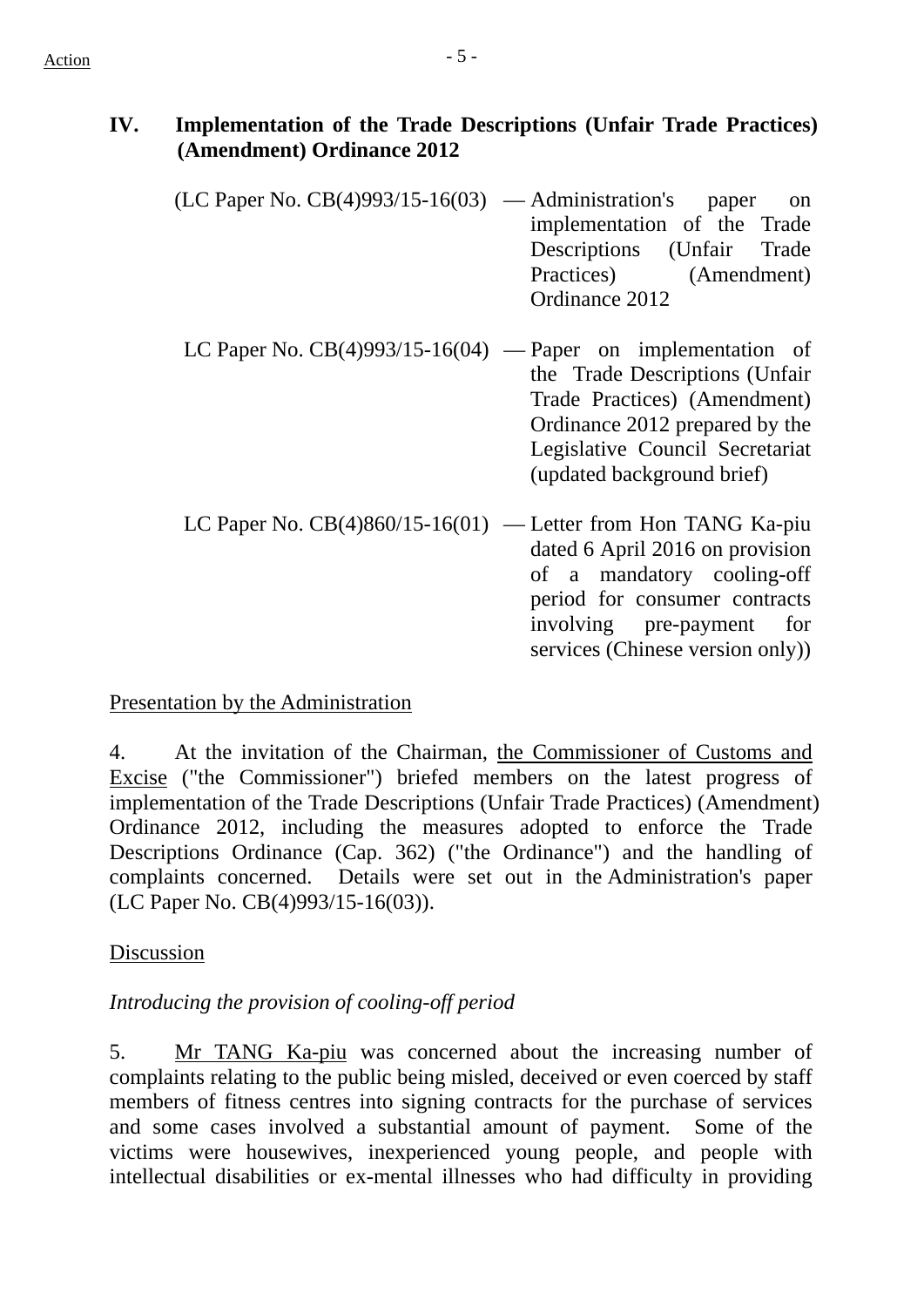evidence to prove that they had been harassed or threatened when purchasing a product or service. On the other hand, the trade practitioners might face a higher risk of being prosecuted under the Ordinance when they were required to achieve a high sales target. In order to strengthen the protection for consumers' rights whilst avoiding trade practitioners from infringing the Ordinance, he suggested implementing a mandatory cooling-off period arrangement for consumer contracts involving pre-payment for services, under which consumers might unconditionally cancel the contracts during the cooling-off period and receive a full refund of the paid fees.

6. Deputy Secretary for Commerce and Economic Development (Commerce and Industry) ("DSCED(CI)") responded that the issue of imposing a mandatory cooling-off period was widely discussed in the community during the public consultation on the legislative proposals to combat unfair trade practices in 2010 to 2011, and the Administration had communicated with different stakeholders on the topic. While the Government appreciated that consumers might have aspirations for a cooling-off period, certain fundamental issues that should be considered in relation to implementing a cooling-off period were not simple and were controversial, such as whether a mandatory cooling-off period should generally apply to all goods and services, how small-value transactions should be handled, whether consumers could enjoy the goods and services concerned during the cooling-off period, and whether consumers had enjoyed part of the goods and services concerned during the cooling-off period should be required to pay for the enjoyed part if they requested to cancel the transaction, and how the payment should be computed etc. Some practical issues also should not be disregarded, including how consumers should exercise the contract cancellation right and how refund should be made etc. Some trades considered that a mandatory cooling-off period would only increase the costs for honest traders but would have little deterrent effect on unscrupulous traders. Taking the aforementioned issues into account, the Administration considered that it was necessary to consider the matter carefully.

7. Dr Fernando CHEUNG was disappointed about the Administration's explanation and considered that provision of statutory cooling-off period was essential to protect consumers, especially for those with intellectual disabilities. He added that such measure was adopted in many overseas countries and the Consumer Council ("CC") had also expressed support for the introduction of cooling-off period in Hong Kong.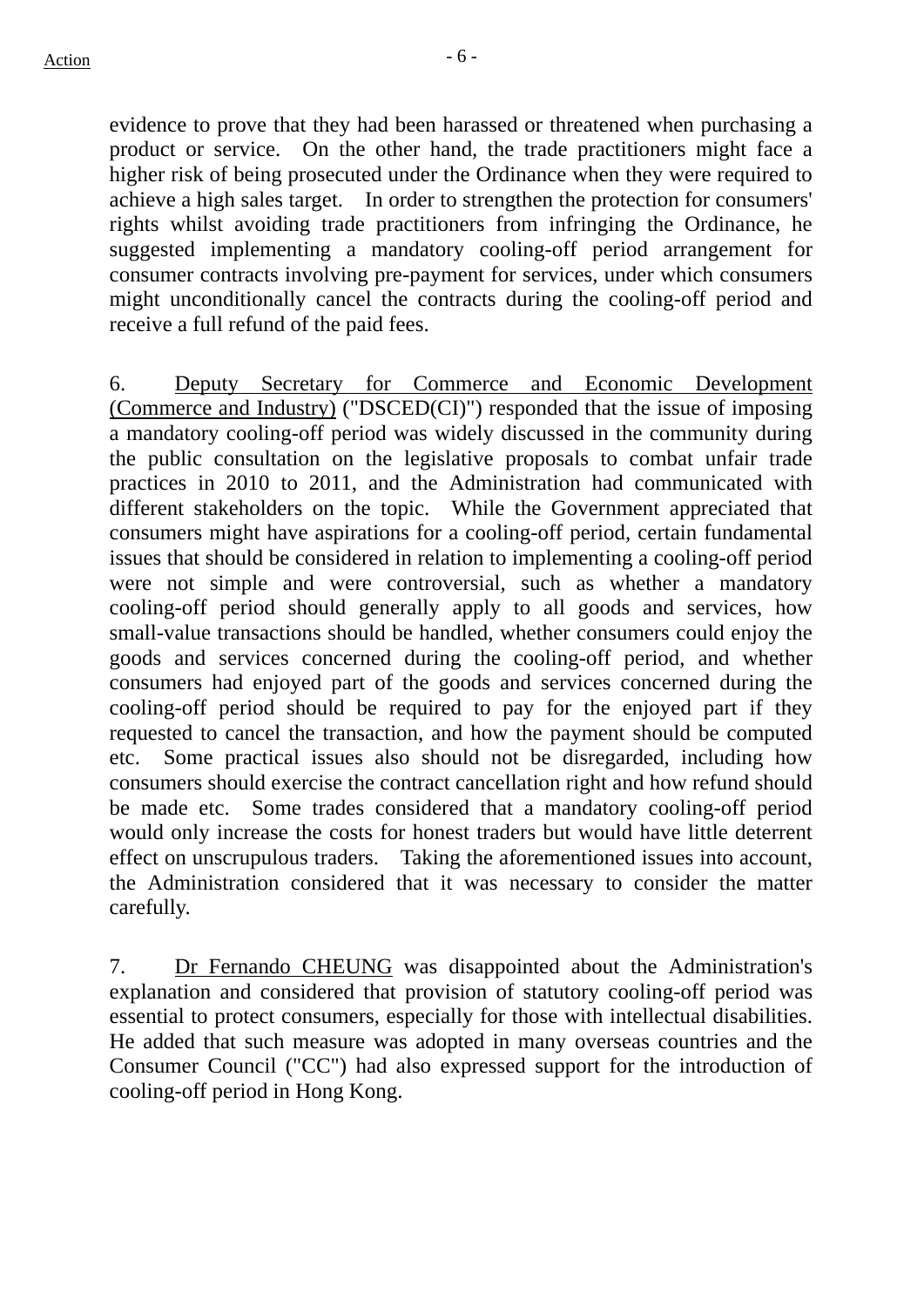8. Sharing a similar view, Mr WU Chi-wai did not accept the Administration's explanation. He suggested that such measure could be initially imposed on consumer contracts involving pre-payment for services or goods as these contracts always involved large amount of payment.

9. DSCED(CI) responded that according to her understanding, some jurisdictions imposed a cooling-off period on certain types of transactions, such as purchases made through the Internet or door-to-door sales. She added that a cooling-off period might not address the problem of traders deploying unfair trade practices against consumers with intellectual disabilities since such consumers might have difficulties in exercising such rights. The Administration emphasized that the continued efforts in law enforcement, together with public education on "smart consumption", could combat unfair trade practices at source. The Customs and Excise Department ("C&ED") had organized public education programmes for disadvantaged communities, such as the elderly and the intellectually disabled. She added that the Administration had provided resources to CC to conduct research on various legal issues concerning cooling-off period, making reference to practices in other jurisdictions. It was expected that such research work would be completed in 2017 and the Administration would consider the findings carefully.

10. Miss CHAN Yuen-han was worried that the Administration gave up this measure just because of the objection raised by the commercial sector. She pointed out that some trade practitioners were supportive of the measure and in fact some local large corporations and even small shops had been providing cooling-off periods for their customers. As such, there should not be a problem for requiring all businesses to apply this measure mandatorily.

11. The Commissioner said that some Hong Kong traders provided cooling-off periods for consumers in respect of goods or services on a voluntary basis. He remarked that following the recent enforcement actions taken by C&ED, some fitness centres had begun offering cooling-off periods for their customers. In May 2016, C&ED interviewed the senior management of five major fitness centres and discussed their alleged trade practices. He would continue to communicate with the trade and keep watch on traders' offers of cooling-off periods.

12. Mr Albert CHAN pointed out that relying on the trade to provide cooling-off period on a voluntary basis was ineffective to protect consumers at large. He considered that there was public consensus on imposing a statutory cooling-off period on supply of goods and services. In this regard, he urged the Administration to address the public concern and introduce the said measure to curb unfair trade practices of unscrupulous traders.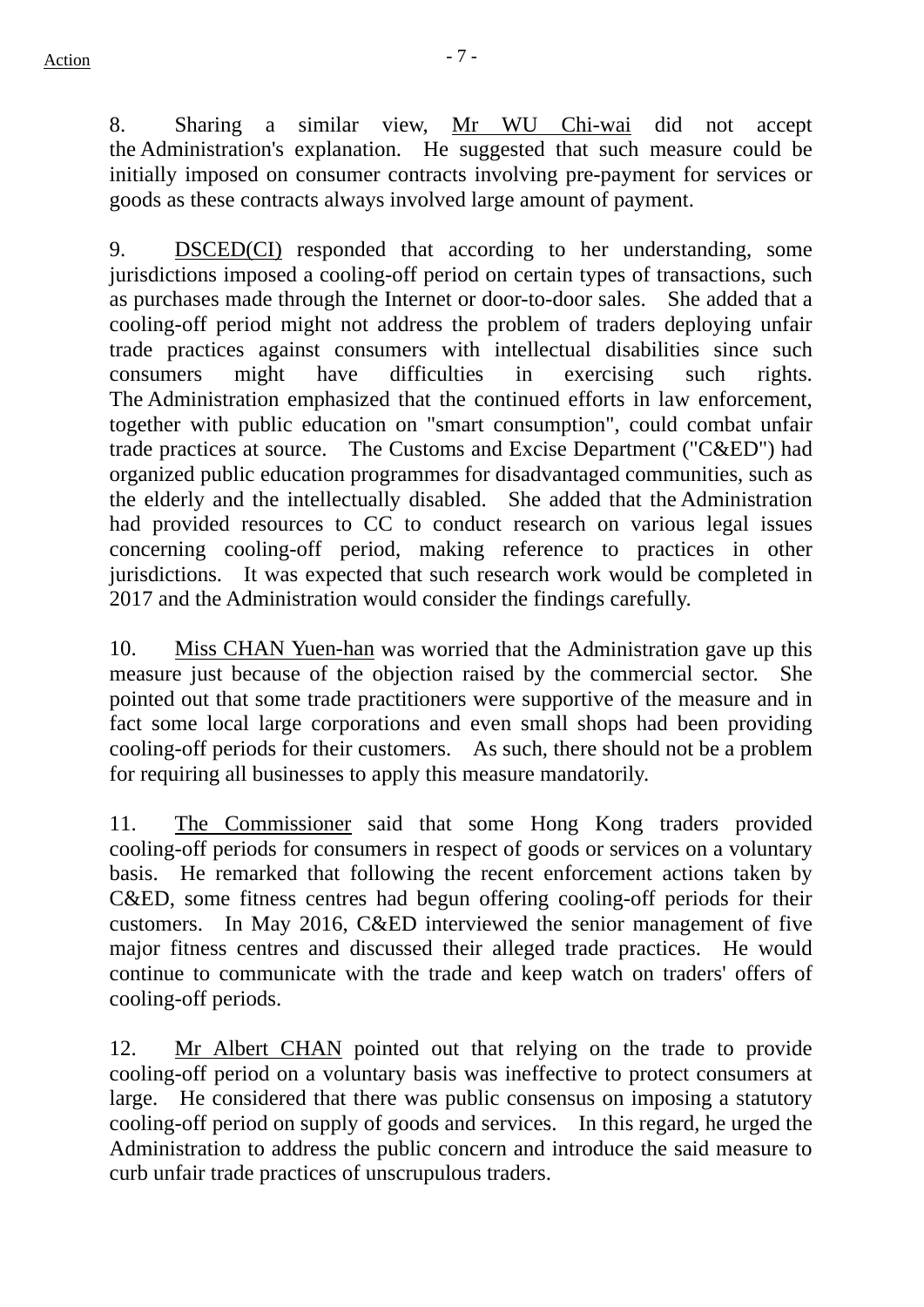13. Mr CHUNG Kwok-pan said that the adoption of pre-payment method in buying goods or services would help consumers save money. He enquired about the measures taken by the Administration to dampen the unfair and high-pressure marketing practices deployed by unscrupulous traders. He trusted that those traders, especially the large ones, being named for deploying high-pressure marketing practices would review thoroughly their marketing strategies to remedy their damaged reputation.

14. Assistant Commissioner (Intelligence and Investigation) added that following C&ED's law enforcement actions, some fitness centres had taken the initiative to enhance their services through, for example, stepping up internal monitoring systems, improving staff training, as well as providing cooling-off periods for consumers.

15. Ir Dr LO Wai-kwok expressed doubt on the effectiveness on self-regulation by the trade given that the problem of unfair trade practices had existed for a long time in various sectors in Hong Kong. Similarly, he also considered enhancement of staff training ineffective as the marketing strategy adopted by staff was ultimately determined by their employers. Sharing other members' views, he supported the implementation of a statutory cooling-off period and said that considerations should be given to the optimal length of the cooling-off period.

16. Mr CHAN Kam-lam considered that the Administration should formulate consumer protection policy from the angle of consumers and take a step forward to devise suitable measures to tackle the problem of unfair trade practices. Given that the introduction of a statutory cooling-off period would change the course of transactions and have significant implications on both traders and consumers, he casted doubt on the overall effectiveness of such measure.

17. Mr KWOK Wai-keung suggested reviewing whether the length of contract period for pre-paid services could be capped in order to reduce the associated impacts.

### *Complaints and enforcement actions*

18. Mr SIN Chung-kai asked for more information about the prosecution cases handled by C&ED. He also considered that the prosecution rate was too low with respect to the number of complaints received by C&ED. In response, the Commissioner explained that C&ED had received 16 424 complaints from 19 July 2013 to 30 April 2016, and launched detailed investigation into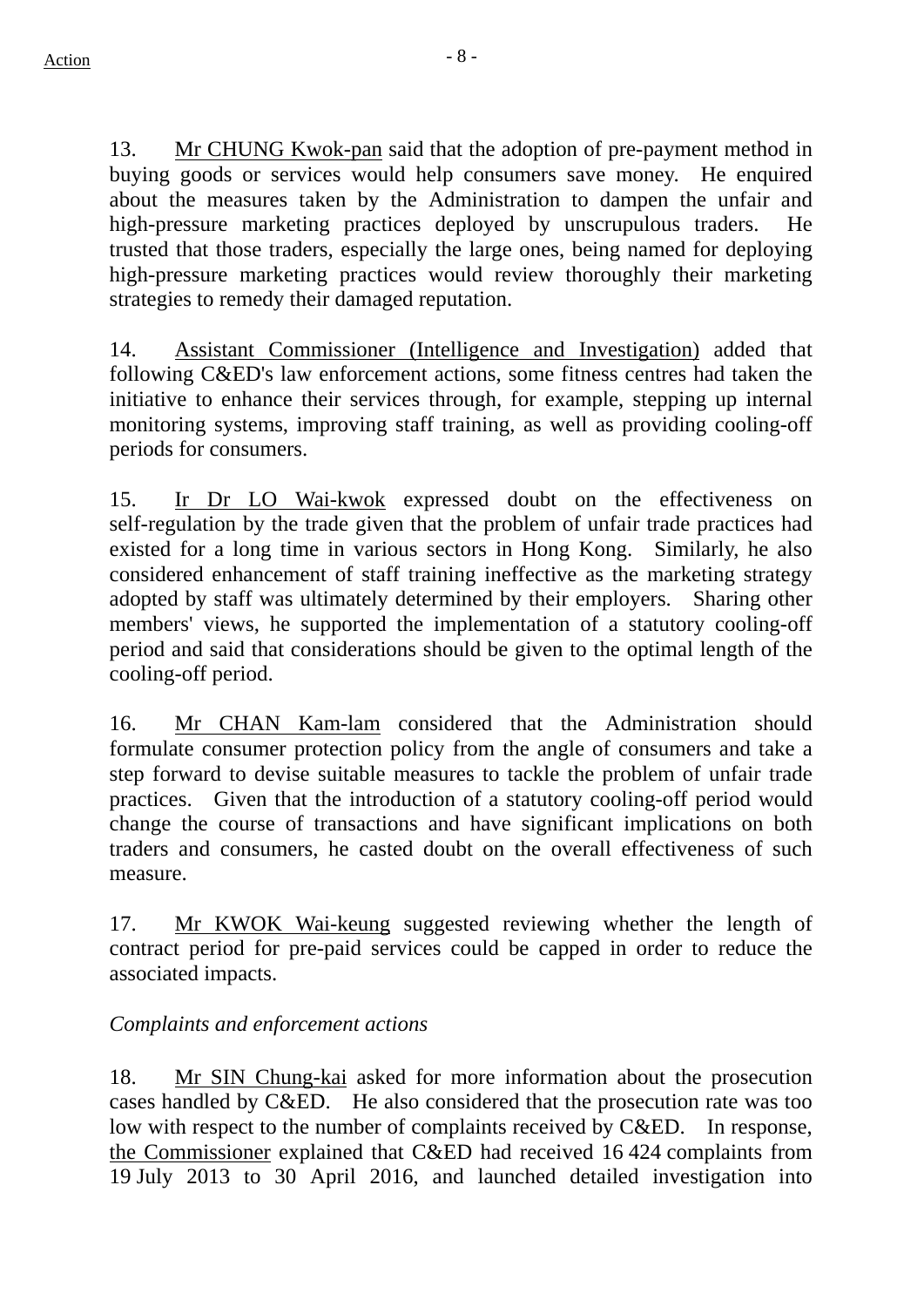8 787 complaints. These complaints, together with the cases proactively developed by C&ED, had been consolidated into 1 432 detailed investigation cases. Of these, C&ED had completed investigations on 1 363 cases. Among the 1 363 investigated cases, 927 were closed due to insufficient evidence. C&ED initiated prosecution on 220 cases or 16% of the total cases, with 95% of them resulting in successful prosecutions. Seven of the prosecution cases were related to supply of services and all of them were prosecuted successfully. The remaining prosecution cases were related to supply of goods with 95% of them being prosecuted successfully.

19. The Commissioner added that although C&ED had received a total of 16 424 complaints during the said period, about 6 000 of them involved no contravention of the Ordinance, some of which involved exempt persons as set out in Schedule 3 of the Ordinance. In addition, among the 8 787 complaints which followed by detailed investigation, some involved the same traders and were hence processed as one investigation case. As such, it was not suitable to deduce the prosecution rate on the basis of the number of complaints.

20. In response to Mr SIN Chung-kai's further enquiry, the Commissioner added that for those cases without prosecution, C&ED had (a) issued warning or advisory letters to the owners and sales staff concerned, or (b) applied to the court for forfeiture of the goods concerned without initiating prosecution, or (c) accepted written undertakings from traders of ceasing the trade conduct concerned. Cases involving warning or advisory letters or forfeiture of the goods were those unlikely to be prosecuted successfully in accordance with the advice of the Secretary for Justice ("SJ"). In respect of the cases with the acceptance of written undertakings, C&ED had sought SJ's written consent and also took into account if the traders would honour the commitment in the undertakings. In addition, the traders were also required to admit that they might have contravened the provisions of the Ordinance, and set out a compliance plan for themselves as well as their employees to comply with the Ordinance. C&ED would take immediate enforcement actions on them if further incompliance was found.

21. Mr Paul TSE also considered that the prosecution rate was rather low. He worried that the penalties imposed on convicted cases were too lenient and the enforcement actions were not adequate to achieve the deterrent effect on unscrupulous traders whilst not affecting honest traders. In this regard, he urged the Administration to review the enforcement tools and make appeals on cases as appropriate. The Commissioner stressed that penalties for each case were decided by the court. The Department of Justice might make appeals on cases with sufficient grounds.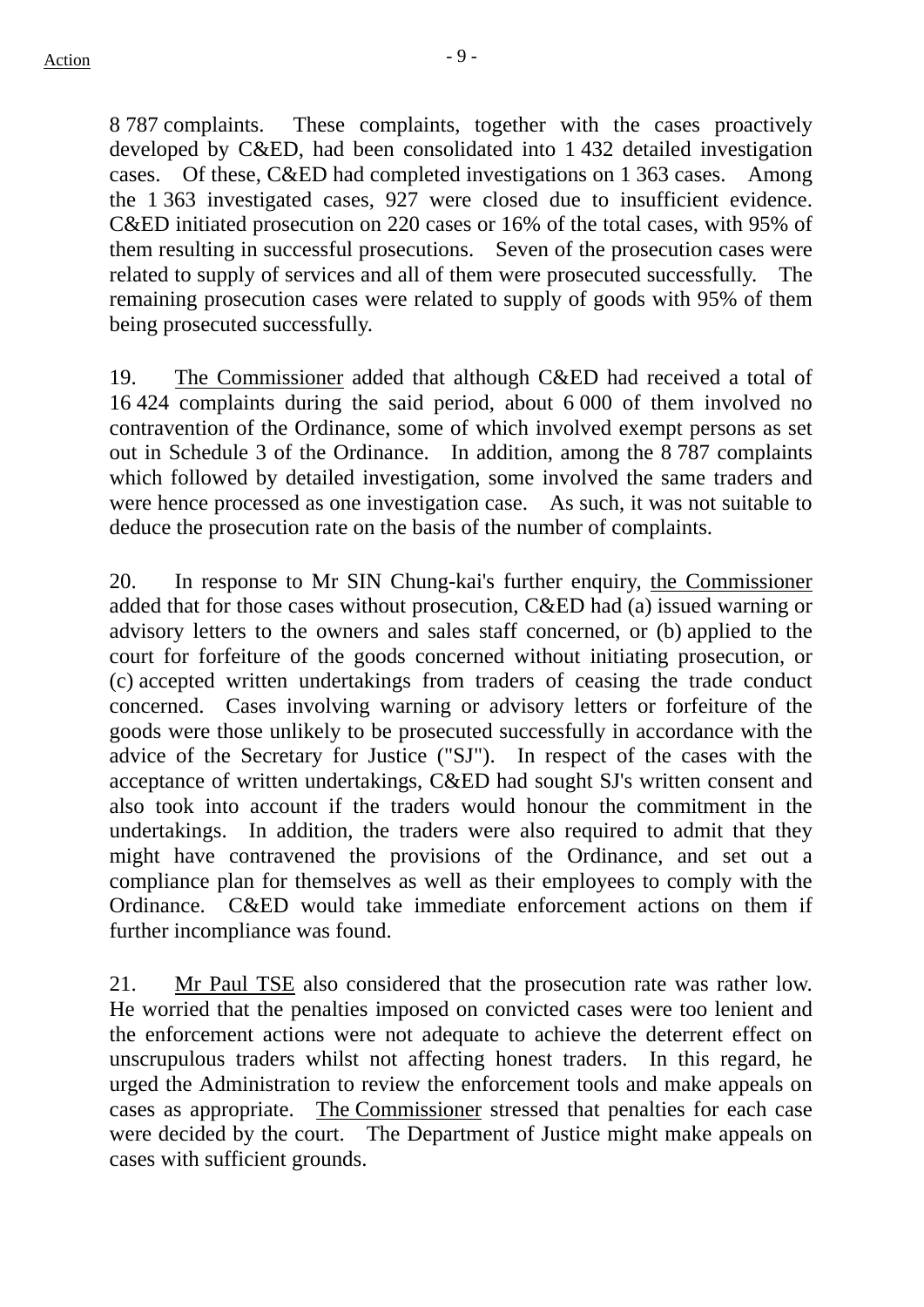22. Mr WU Chi-wai queried whether C&ED had taken any enforcement actions in a proactive manner apart from acting on complaints. Mr Paul TSE enquired about the C&ED's considerations for conducting investigations on its own initiative. The Commissioner responded that C&ED developed its own investigation cases and also conducted some 2 600 inspections on traders of various sectors since the full commencement of the Ordinance, averaging 70 to 80 inspections per month.

23. Mr WU Chi-wai asked further if there were any investigation cases concerning financial intermediaries adopting bait advertising and misleading tactics for their money lending services. The Commissioner responded that there had not been prosecution cases of financial intermediaries under the Ordinance, because the cases were referred to the Police for investigation of business fraud or offences under the Money Lenders Ordinance (Cap. 163).

24. Noting that some members of the public had lodged complaints about unfair trade practices to Members instead of relevant authorities, Mr CHAN Kam-lam urged the Administration to step up its publicity about its complaint handling mechanism so as to enhance the public confidence in its enforcement determination. In addition, he also requested the Administration to review the Government policy and the Ordinance to enhance the consumer protection in respect of, for example, unfavourable contract terms commonly used by the telecommunications sector and matters receiving frequent complaints but were found no contravention of the Ordinance.

### *Unfair trade practices relating to tourism*

25. Mr YIU Si-wing enquired about the enforcement actions taken to combat the issues arising from Mainland tourists joining zero/negative fare tours who were coerced to shop in Hong Kong, as this problem had caused adverse impact on the tourism sector. Mr Paul TSE enquired if the Administration would make special arrangements for handling complaint cases made by tourists.

26. The Commissioner responded that C&ED would continue to conduct surprise checks at shops registered with Travel Industry Council of Hong Kong, and distribute leaflets to Mainland visitors at tourist spots during major Mainland holiday periods. Visitors lodging complaints relating to the Ordinance would be attended to within 24 hours by the Quick Response Team of C&ED.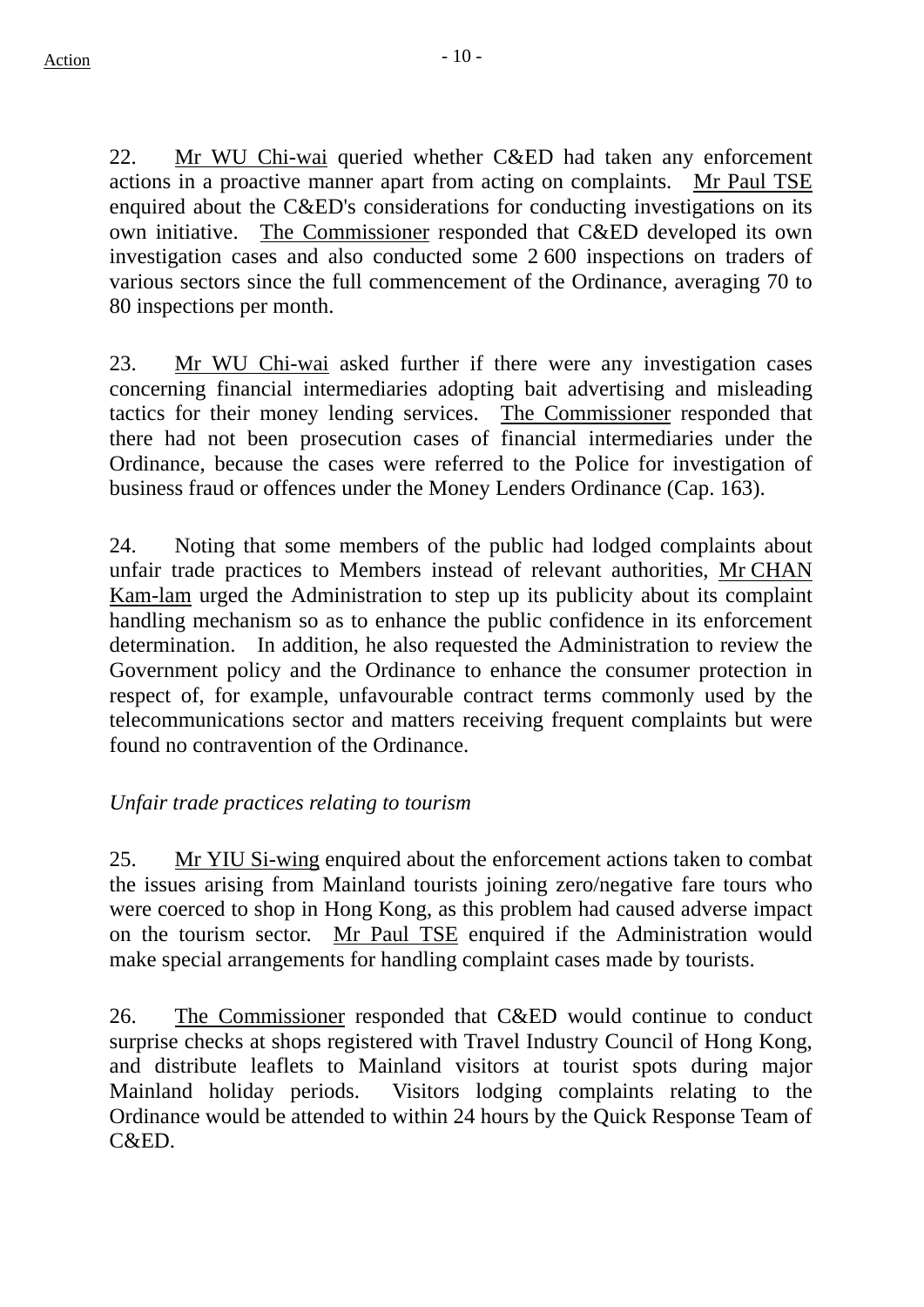27. Mr YIU Si-wing also queried about the measures adopted by the authorities to tackle the enforcement difficulties as a result of the non-cooperation movement launched by travel agents and tourist guides in response to the Government measures to combat problems arising from zero/negative tour fares and coerced shopping. The Administration undertook to give a written response after the meeting.

(*Post-meeting note*: The Administration's written response was issued to members vide LC Paper No. CB(4)1120/15-16(01) on 14 June 2016.)

28. Miss CHAN Yuen-han opined that since a corresponding law had been introduced in the Mainland to prohibit tourists from joining zero/negative tours, implementing statutory requirement on provision of cooling-off period in Hong Kong could help strengthen the protection on tourists and combat issues arising from Mainland tourists joining zero/negative tours.

*Unfair trade practices relating to the placement services of foreign domestic helpers* 

29. Mr KWOK Wai-keung expressed concern about the quality of the placement services of foreign domestic helpers ("FDHs") provided by local employment agencies to local employers and enquired whether C&ED had received any relevant complaints. He also asked about how FDH employers could be protected under the law if the employment agencies had provided a false description of FDHs' abilities.

30. In response, the Commissioner said that C&ED had received 128 complaints against employment agencies of FDHs since the full operation of the Ordinance. Two employment agencies were convicted for applying false trade descriptions to their services. The court meted out penalties of \$8,000 and \$20,000 respectively. C&ED was currently investigating into an employment agency suspected of promising to waive part of the agency fee payable by the employer but eventually reneging.

31. The Commissioner supplemented that apart from false trade descriptions, the Ordinance also prohibited misleading omissions, under which an employment agency might commit an offence if it had omitted material information or provided incorrect information to its customers. Furthermore, the Ordinance also provided for saving for civil rights that a contract for the supply of any goods or service should not be void or unenforceable by reason only of a contravention of the Ordinance.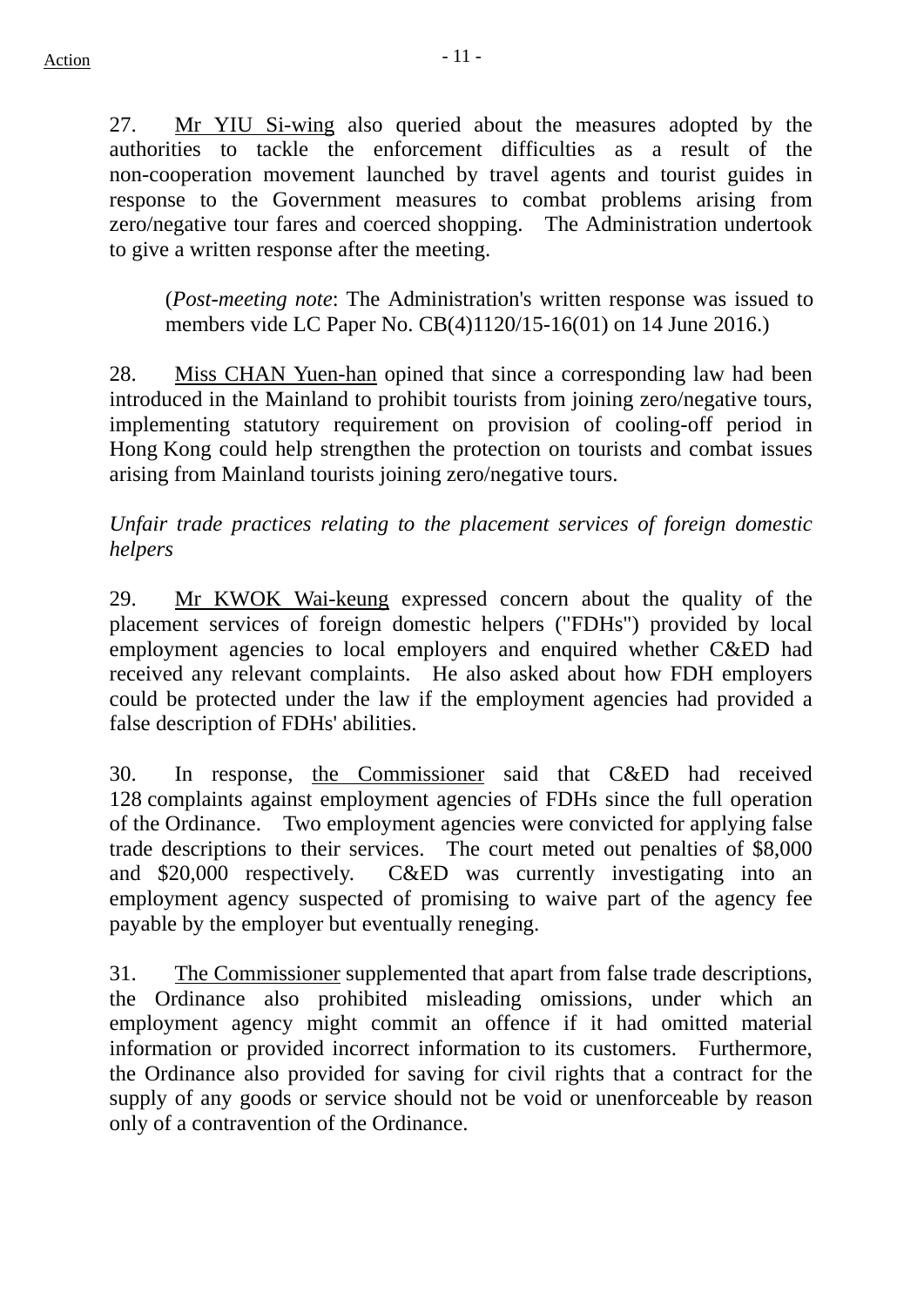#### *Others*

32. Mr Paul TSE enquired about the protection for consumers purchasing pre-paid vouchers under the law. The Commissioner advised that traders selling pre-paid vouchers might have breached the Ordinance if they applied false trade descriptions on the terms of using the vouchers, or if they accepted payment with no reasonable grounds for believing that they could supply the product.

#### Motion moved by Mr TANG Ka-piu

33. Mr TANG Ka-piu proposed the following motion which was seconded by Miss CHAN Yuen-han –

"本會促請政府就強制實施冷靜期進行立法,並優先在投訴 多、金額大的預繳式服務,例如健身中心和美容業,推行法定 冷靜期,讓消費者可在該期限內無條件退款及取消合約,保障 消費者,也間接打擊不良和高壓推銷的誘因,最終也保護了 相關從業員。"

### (Translation)

"That this Panel urges the Government to introduce legislation on imposition of mandatory cooling-off periods, and accord priority to implementing a statutory cooling-off period for pre-paid services involving a lot of complaints and large amount of payment, such as those provided by fitness centres and the beauty industry, so that consumers may unconditionally receive a refund of the paid fees and cancel the contracts during the cooling-off period with a view to protecting consumers' rights, thereby indirectly dampening the incentive to engage in unfair and high-pressure marketing practices, and ultimately safeguarding practitioners of the relevant trades as well."

34. The Chairman ruled that the proposed motion was directly related to the agenda item under discussion and members agreed that the motion should be dealt with at the meeting. The Chairman put the motion to vote. All members present at the meeting voted for the motion. The Chairman declared that the motion was passed.

(*Post-meeting note*: The wording of the motion was circulated to members vide LC Paper No. CB(4)1029/15-16(01) on 24 May 2016. The Administration's response to the motion was issued to members vide LC Paper No. CB(4)1119/15-16(01) on 14 June 2016.)